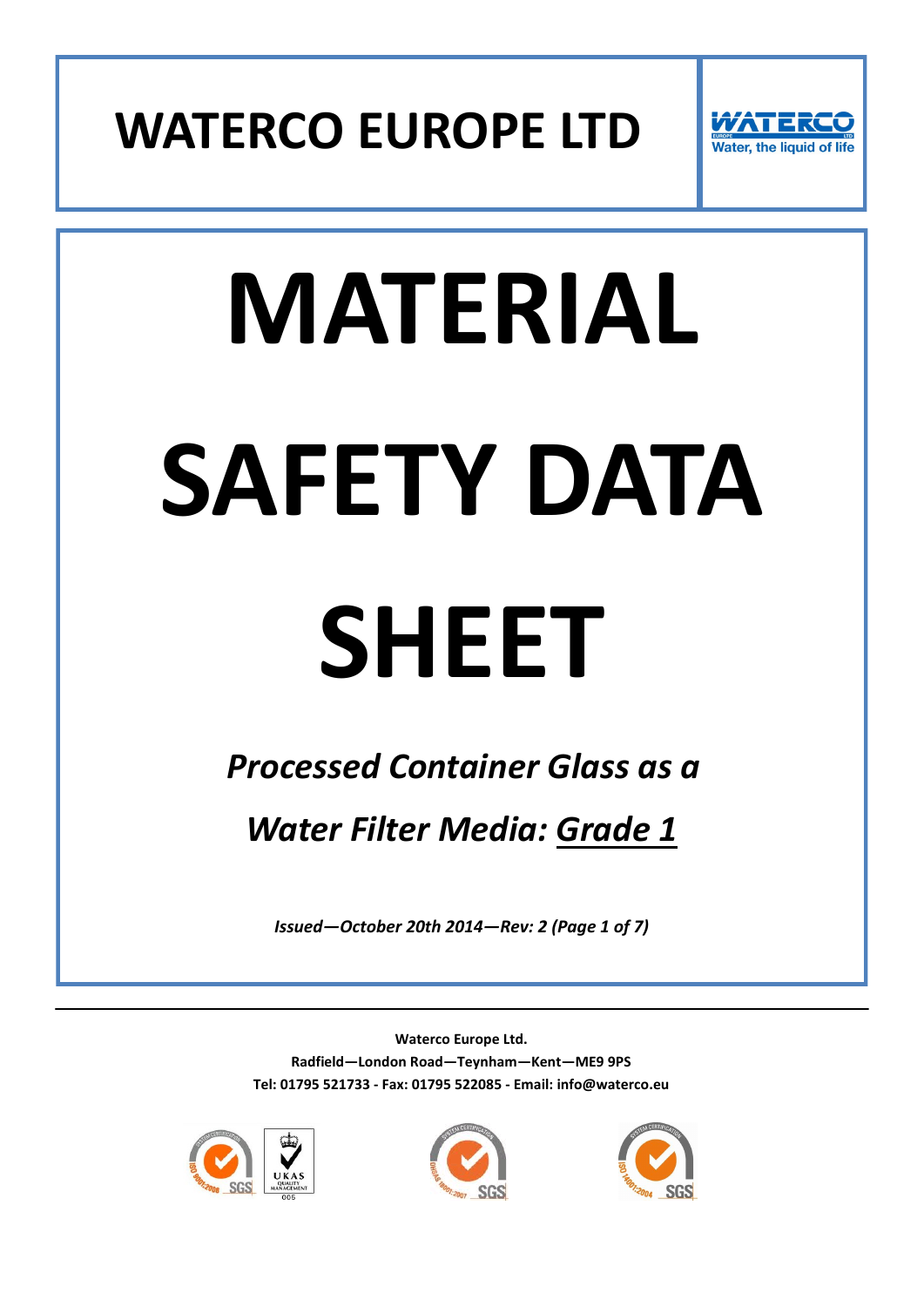

# *Processed Container Glass as a water filter media: Grade 1*

### **Product Introduction:**

Waterco Filter Media is a quality assured, secondary material produced specifically for the use in treatment of potable water, municipal wastewater, industrial wastewater, filtration of swimming pool water and various aquaculture and fish farming applications.

Processed from post consumer container glass, Waterco manufacture the product in accordance with PAS 102: *Specification for processed glass for selected secondary end markets*.

The product is completely inert, free from organic contaminants and is supplied ready for use.

### **Physical Data:**

Shape: Particle shape ratio  $> 5:1,0\%$  1 Colour: *Green Glass (no more than 5% other)* Particle Size Distribution: 1.*0mm—0.5mm 95.5% passing 1.0mm; 0.7% passing 0.5mm* <sup>2</sup> Moisture Content: <  $0.02\%$  3

### **Chemical Composition:**

Silicon: 31.6% Sodium: 11.1% Calcium: 6.4% Aluminium: 0.82% Potassium: 0.574% Magnesium: 0.496%

### **Potential Harm to Health:**

This material has been classified as non-hazardous, and contains no substances as "hazardous / dangerous" as contained within Directive 67/548/EEC.

Directive EH40/2005 & 2007 stipulates that there are no defined parameters for glass dusts because of its inert nature and therefore does not have a WEL and is classed as general dust.

Eyes and the throat can become irritated when exposed to significantly high concentration levels.

There are no significant immediate health concerns, physical or environmental hazards.





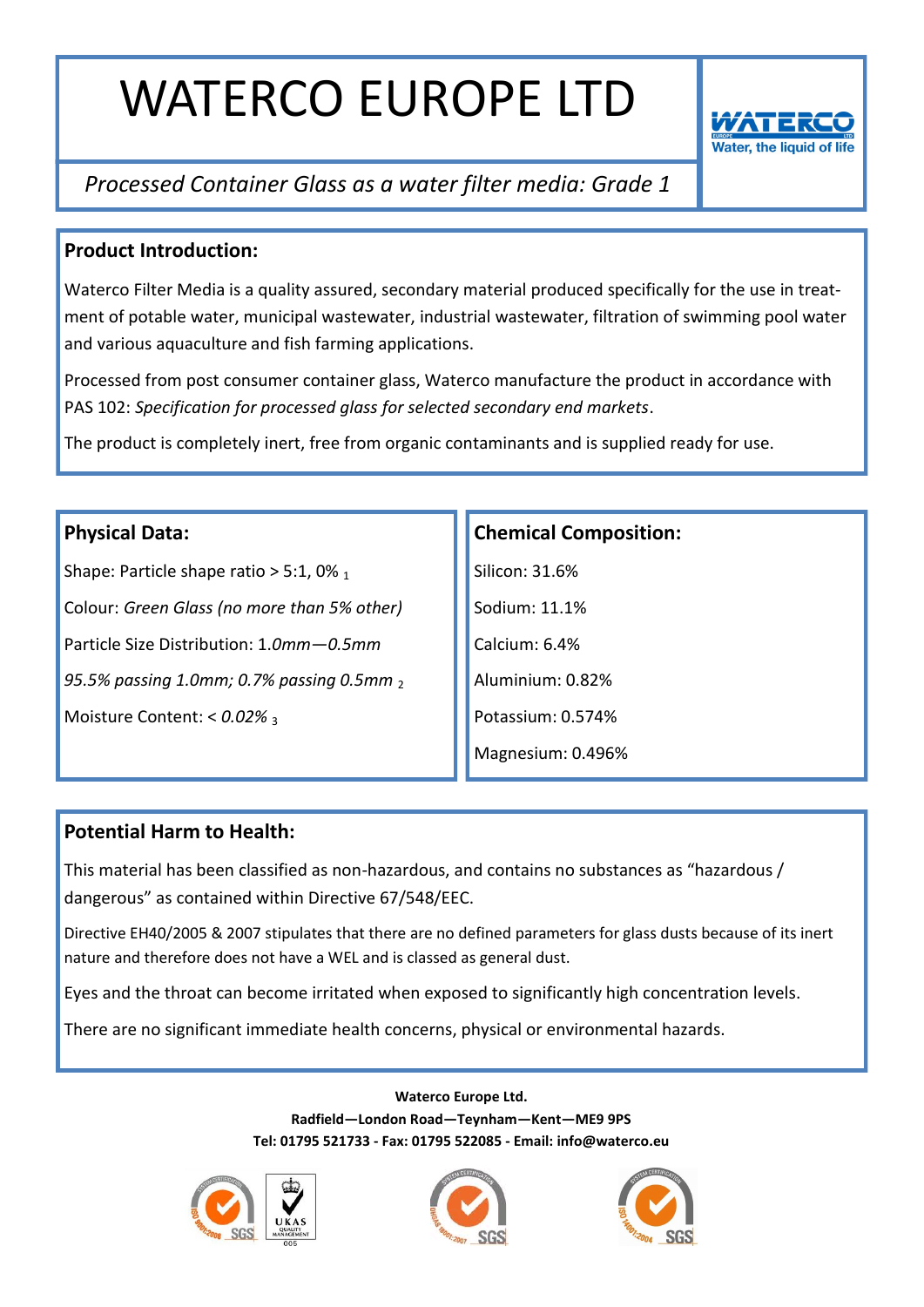

*Processed Container Glass as a Water Filter Media: Grade 1*

| <b>First Aid Measures:</b>                                                                                                                       |                                                                                                                                                                  |  |
|--------------------------------------------------------------------------------------------------------------------------------------------------|------------------------------------------------------------------------------------------------------------------------------------------------------------------|--|
| INHALATION:                                                                                                                                      | Direct exposure could cause irritation to the mucus membranes. If irritation<br>continues, seek further medical attention                                        |  |
| INGESTION:                                                                                                                                       | Non toxic. If ingested, please wash out with cold water. Swallowing large quantities<br>can lead to discomfort. If this occurs, seek immediate medical attention |  |
| SKIN:                                                                                                                                            | If an irritation occurs after contact, ensure that all affected areas are washed<br>continuously with hot water & soap                                           |  |
| EYES:                                                                                                                                            | Bathe the eye(s) in a saline / water based solution for a minimum period of fifteen<br>(15) minutes. If the irritation persists, seek medical attention          |  |
| REPORTING SYMPTOMS: Outline the problem to your nominated GP and advise them of your exact<br>symptoms, which then should be treated accordingly |                                                                                                                                                                  |  |

| <b>Accidental Release Measures:</b> |                                                    |  |
|-------------------------------------|----------------------------------------------------|--|
| PERSONAL PROTECTION:                | Employees are required to wear appropriate RPE/PPE |  |
| <b>FMISSIONS TO AIR:</b>            | There is a small amount of emissions to air        |  |
| CLEANING:                           | Sweep area with a minimum of dusting               |  |





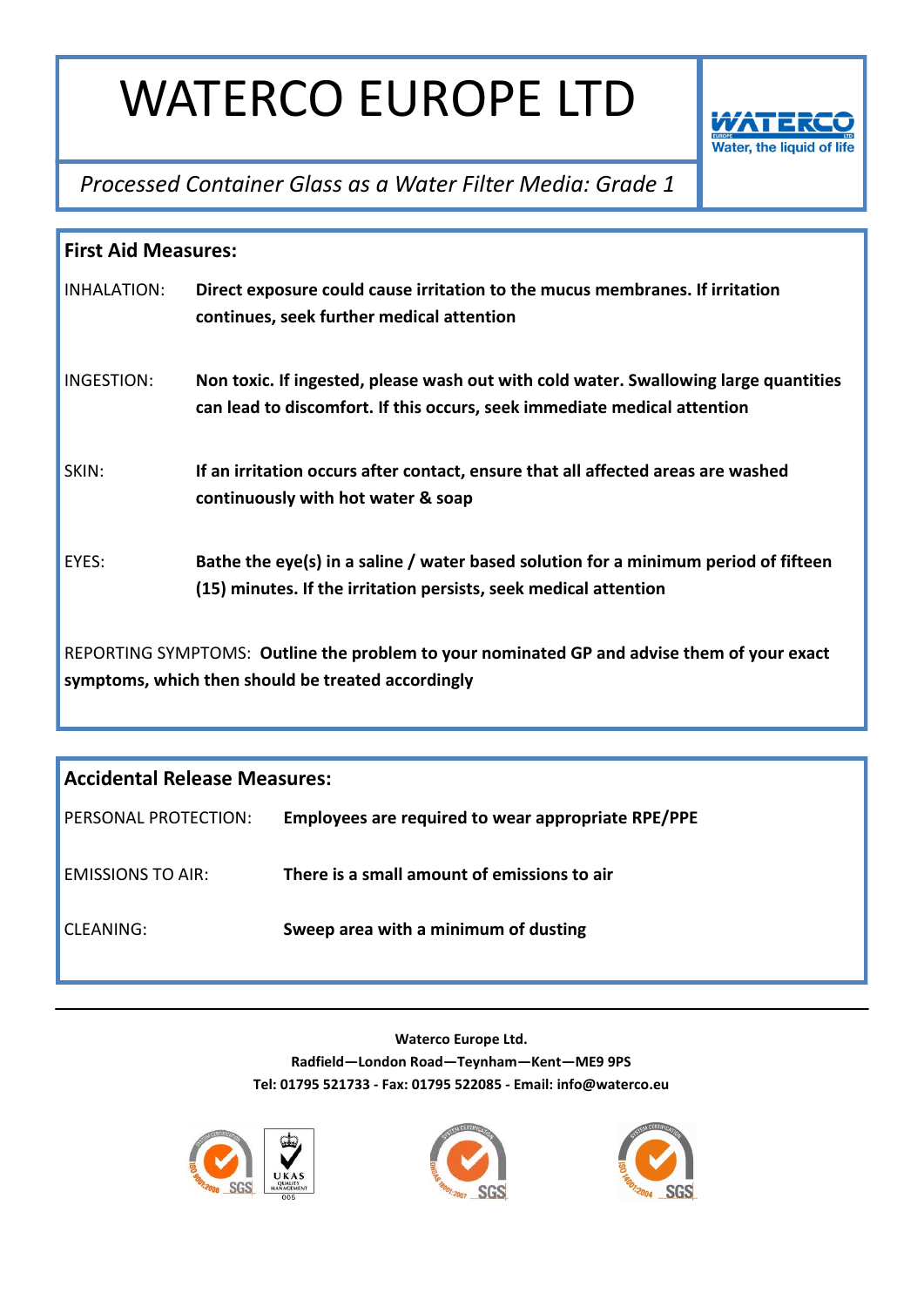

*Processed Container Glass as a Water Filter Media: Grade 1*

| <b>Fire Fighting Measures:</b> |                                                                                                                                                               |  |  |
|--------------------------------|---------------------------------------------------------------------------------------------------------------------------------------------------------------|--|--|
|                                | SUBSTANCE FLAMABILITY: The product is a non-flammable substance. The material is a fully oxidised<br>stable silicate and is unable to produce dust explosions |  |  |
|                                | FIRE FIGHTING CAPABILITY: Suitable extinguishing media for the surrounding fire should be used                                                                |  |  |

| <b>Handling &amp; Storage:</b> |                                                                                                                                    |
|--------------------------------|------------------------------------------------------------------------------------------------------------------------------------|
| HANDLING:                      | Avoid breathing dust directly. Avoid spillage which can lead to potential<br>slips. Adopt good cleaning and housekeeping practices |
| STORAGE:                       | Store in a dry, cool place                                                                                                         |

**Stability & Reactivity:** not applicable

**Environment & Ecological Information:** not applicable

**Health & Safety Information:** not applicable





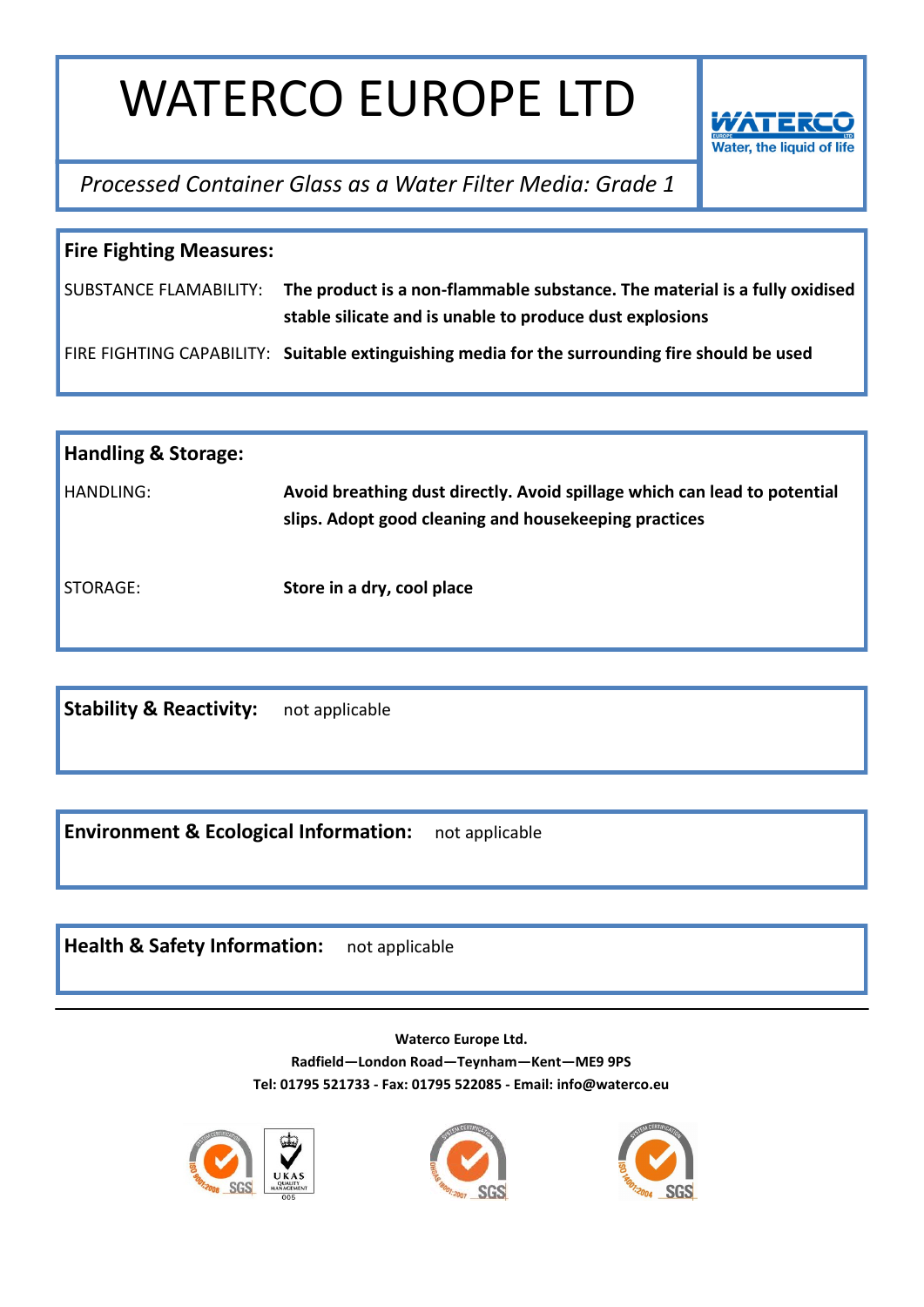

### *Processed Container Glass as a Water Filter Media: Grade 1*

| <b>Exposure Controls:</b>      |                                                                                                                                                               |  |
|--------------------------------|---------------------------------------------------------------------------------------------------------------------------------------------------------------|--|
| <b>DUST EXPOSURE GUIDANCE:</b> | A. Total Dust < 10 mg/m <sup>3</sup> based on an directly exposed 8hr shift.<br>B. Respirable Dust < $4mg/m3$ based on a directly exposed 8hr shift.          |  |
| <b>FNGINFFRING CONTROLS:</b>   | Use adequate ventilation if dusty conditions prevail when handling<br>product. For general storage and ordinary handling, general<br>ventilation will suffice |  |
| <b>RESPIRATORY PROTECTION:</b> | Always utilise HSE approved and CE kite marked equipment                                                                                                      |  |
| <b>SKIN PROTECTION:</b>        | Protective Garments must be used to limit the exposure to skin                                                                                                |  |
| EYE PROTECTION:                | <b>Use Safety Goggles</b>                                                                                                                                     |  |

| <b>Toxicological Information:</b>                     |                                                                                                                                                                                                                                                                                                    |  |  |
|-------------------------------------------------------|----------------------------------------------------------------------------------------------------------------------------------------------------------------------------------------------------------------------------------------------------------------------------------------------------|--|--|
| IMMEDIATE (ACUTE) EFFECTS:                            | Not applicable                                                                                                                                                                                                                                                                                     |  |  |
| DELAYED (SUBCHRONIC & CHRONIC EFFECTS: Not applicable |                                                                                                                                                                                                                                                                                                    |  |  |
| OTHER RELEVANT DATA/INFORMATION:                      | Exposure to dust in excess of the daily limit of 10 mg/m <sup>3</sup><br>will expose employees to unacceptable and avoidable<br>harm to health. Where you cannot eliminate the risk,<br>consideration must be given to reduce the risk of harm<br>to the lowest level as is reasonably practicable |  |  |





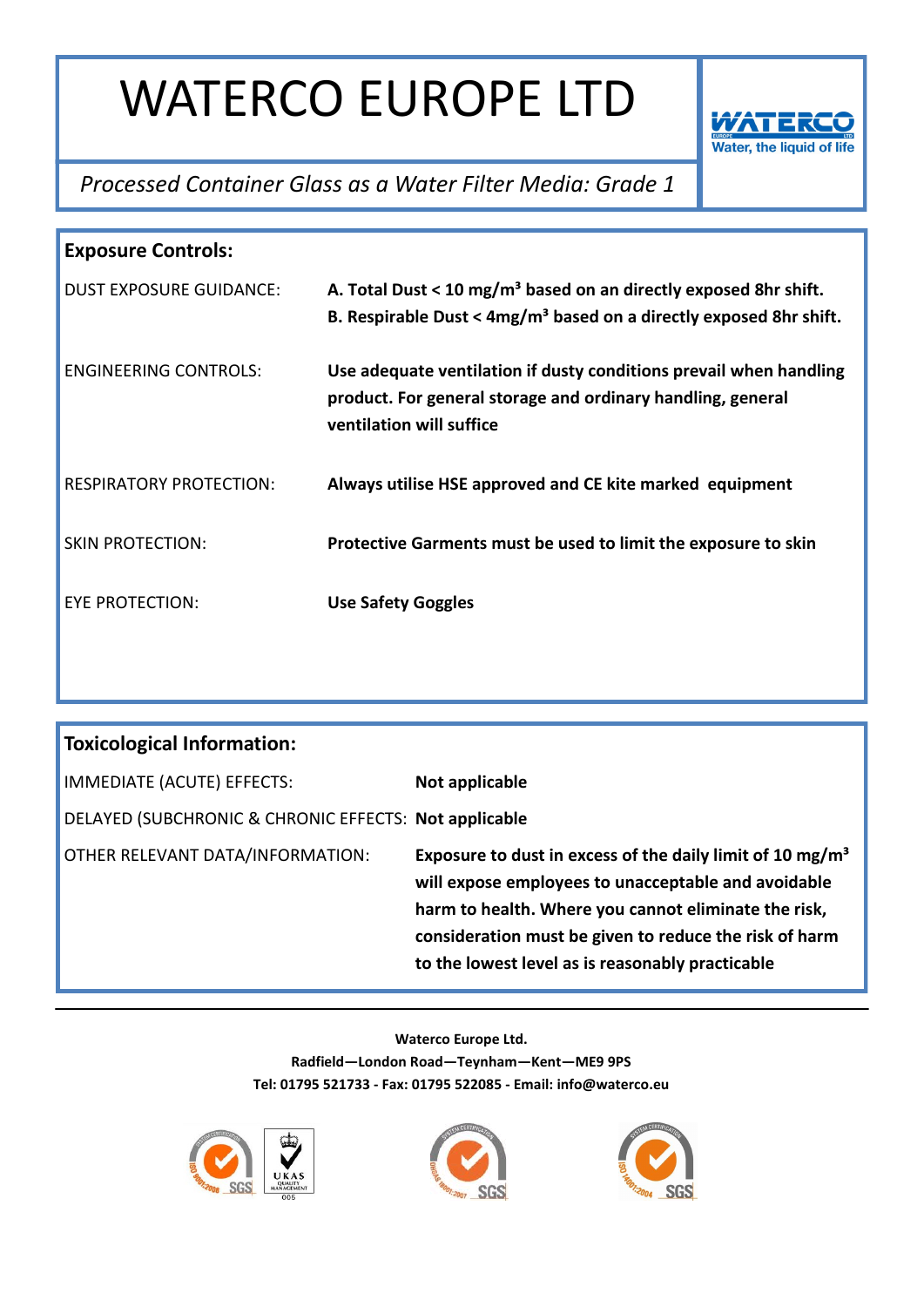

## *Processed Container Glass as a Water Filter Media: Grade 1*

| <b>Physical &amp; Chemical Properties:</b> |             |                                                            |  |
|--------------------------------------------|-------------|------------------------------------------------------------|--|
| APPEARANCE:                                |             |                                                            |  |
| Physical State:                            |             | <b>Granulated particulates of varying sizes</b>            |  |
| Colour:                                    | Green       |                                                            |  |
| Odour:                                     | <b>None</b> |                                                            |  |
|                                            |             |                                                            |  |
| SAFETY APPLICABLE DATA:                    |             |                                                            |  |
| <b>Melting Point:</b>                      |             | 1,500 degrees Celsius (approx)                             |  |
| Lower explosion limit:                     |             | not applicable                                             |  |
| Upper explosion limit:                     |             | not applicable                                             |  |
| <b>Bulk density:</b>                       |             | 2.56                                                       |  |
| Hardness:                                  |             | 6-7 (Moh's scale)                                          |  |
| Solubility in water                        |             | <b>Negligible</b>                                          |  |
|                                            |             |                                                            |  |
|                                            |             |                                                            |  |
| <b>Transport Considerations:</b>           |             |                                                            |  |
| <b>LAND TRNASPORT:</b>                     |             |                                                            |  |
| ADR, GGVS, RID, GGVE:                      |             | no restrictions                                            |  |
|                                            |             |                                                            |  |
| IDENTIFICATION OF THE PRODUCT:             |             |                                                            |  |
| Danger Number:                             |             | not applicable                                             |  |
| River/Internal Waterways:                  |             | not regulated (ADNR)                                       |  |
| Sea Transport:                             |             | not regulated (IMDG, GGV EmS, MFAG)                        |  |
| Air Transport:                             |             | not regulated (ICAO, IATA-DGR)                             |  |
| Other Information:                         |             | may be sent by standard commercial mail / courier services |  |